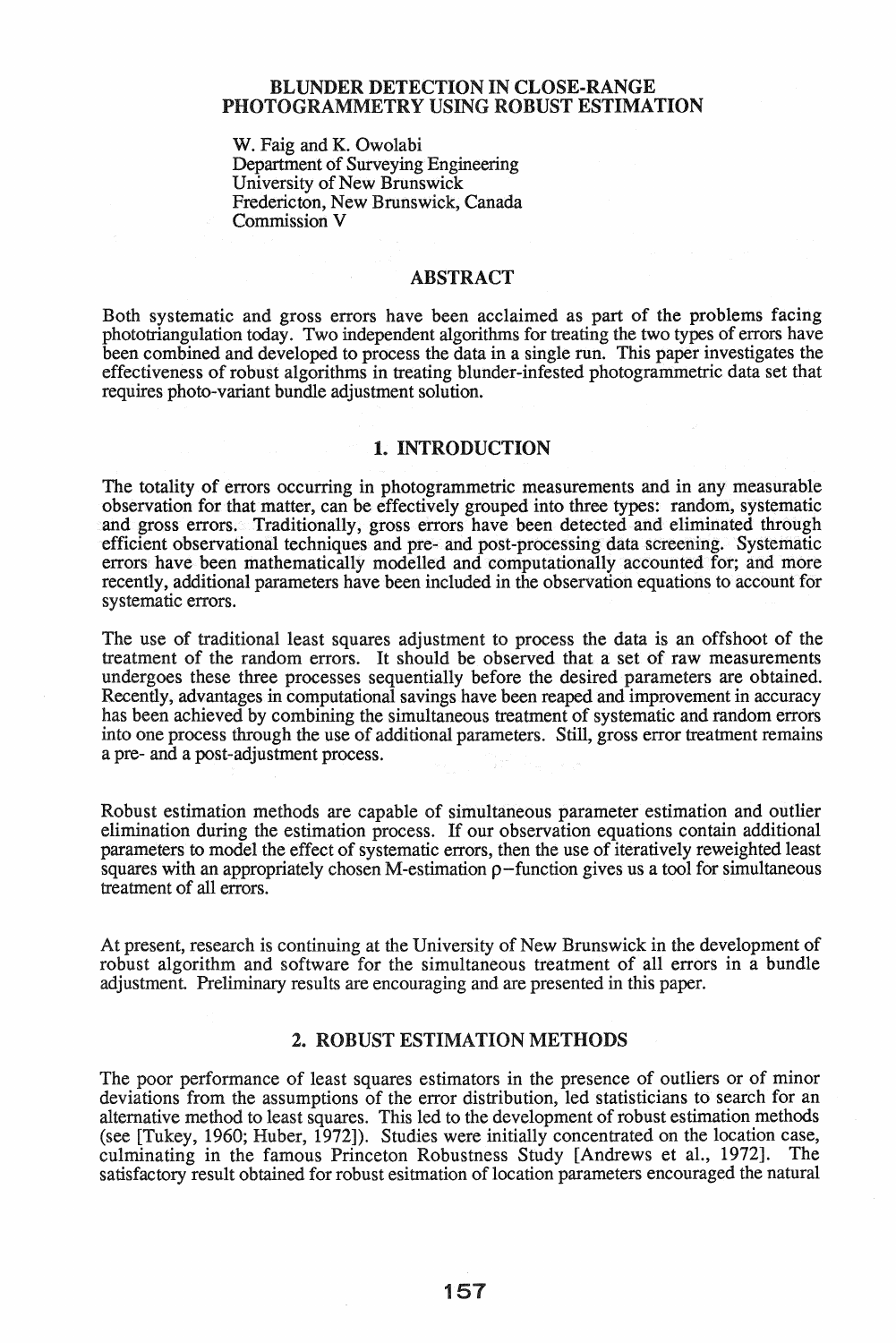generalization of the technique to the more complicated regression case and to other more structured data such as surveying data.

To get an idea of how robust estimation can simultaneously eliminate and decline outliers in the parameter estimation process, a simple example is illustrated for the location parameter case in Kubik and Merchant [1986]. There, the measurement sample 10, 11, 11, 12, 100 has one obvious spurious value, 100. The least squares estimate of the population mean from which this sample is assumed to be drawn is 28.18, whereas a robust estimation method produced the actual mean of 11.0 which would have been obtained with the least squares method in two steps after eliminating the value 100. A similar example is given for the robust regression case in Andrews [1974] using the famous stack loss data. Four outliers were detected in four steps with standard statistical tests, whereas Andrews' sine wave robust estimator detected all four blunders in one step.

Thus, robust estimation procedures can conceptually be grouped into two major parts: (i) robust estimation of location parameters and (ii) robust regression. The first part has direct applications for repeated single variable measurements and can be utilized in specialised applications at the input stage of a bundle adjustment software in order to eliminate simple blunders such as those due to misidentification of points. On the other hand, robust regression has direct application at the adjustment stage and is the method considered in this paper. Huber [1964] classifies robust estimation methods into three categories: (i) M-estimation methods, which are related to the maximum likelihood estimation method, (ii) L-estimation methods, which are linear combinations of the ordered statistics and (iii) R-estimation methods which are based on ranks or scores of the observed data. Extensive studies of these methods in the location problem have shown that the M-estimation is easier, more flexible and has better statistical properties than L- and R-estimation methods. Moreover, only the M-estimation method has a clear and flexible generalization to the regression case. Hence, it is the only method considered in this study.

#### 2.1 Robust M-Estimation Methods

The classical least squares method minimizes the weighted sum of squares of the residuals given by:

$$
\rho(v) = \widehat{v}^T P \widehat{v} = \min \tag{1}
$$

where P is the weight matrix of the observations.

The  $\rho$  function in equation (1) can be made more general by replacing the weighted sum of squares of the residuals by a less rapidly increasing function [Huber, 1977]. The objective then boils down to minimizing

$$
\Sigma \rho(v_i/\sigma_i)
$$

or equivalently solving the system of equations

$$
\sum \psi(v_i/\sigma_i) \frac{\delta f}{\delta x_j} = 0, \ j = 1, 2, ..., u
$$
 (2)

in which the previous objection function

$$
\rho(v) = \widehat{v}^T P \widehat{v}
$$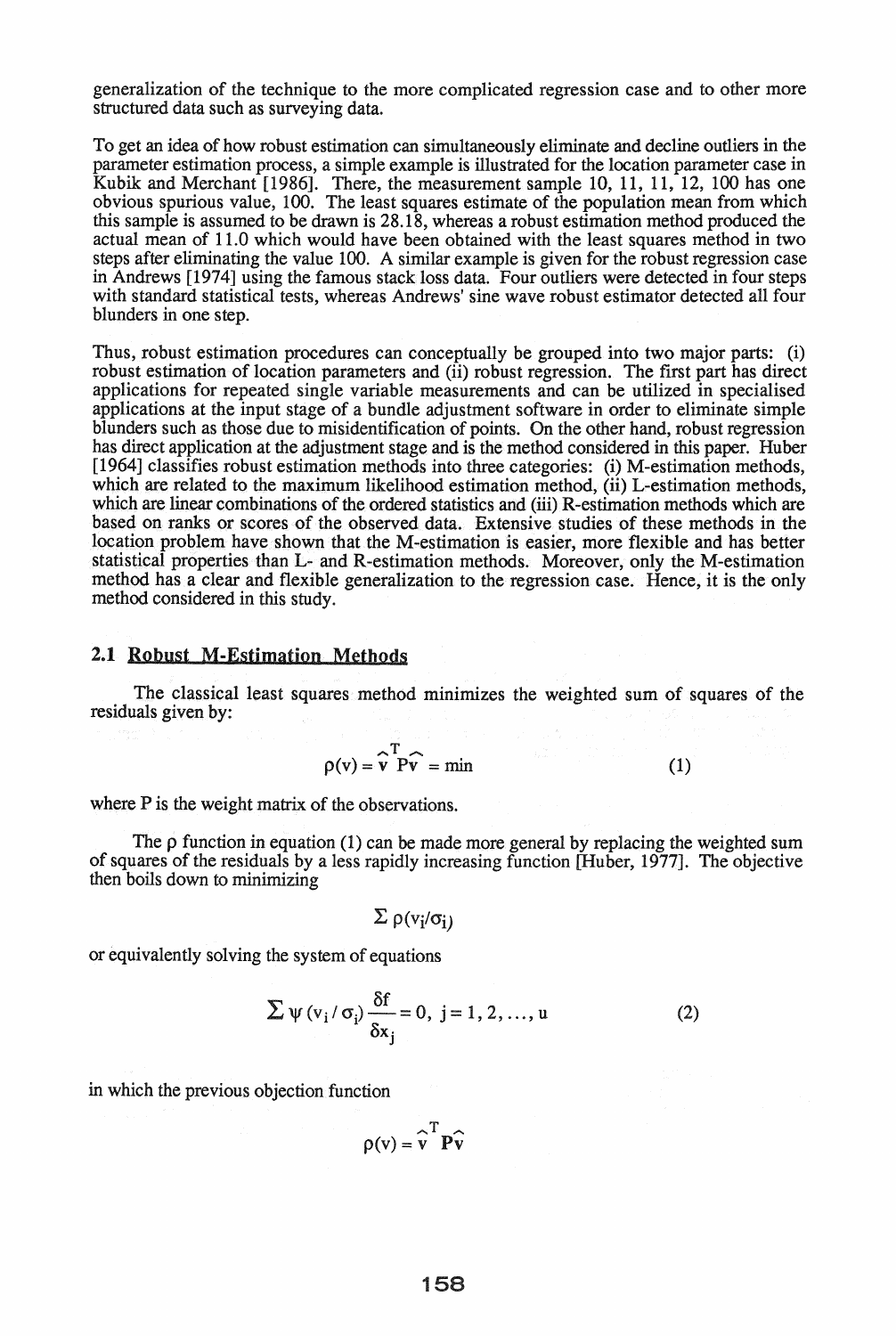for the least squares method is a subclass. To make the estimator scale invariant (see Huber 1973; Hogg, 1979),  $\psi$  is set equal to  $\rho'$  in equation (2) and the expression is divided by  $\sigma_v$ , the standard deviation of v. The  $\psi$  functions and their associated tuning constants further divide the M-estimators into subclasses. Thus, there are Huber's M-estimator, Hampel's M-estimator, Andrews' M-estimator, etc. Also Huber's M-estimator with a tuning constant equal to infinity gives the usual least squares estimator. A collection of presently available  $\Psi$ functions is given in Faig and Owolabi [1988a].

Quite apart from the possibility of nonlinearity of the functional model f, most  $\psi$  functions are available in nonlinear form, requiring that the solution of equation (2) be iterative in nature. Of the three approaches available to solve equation (2) [Holland and Welsch, 1977], the iteratively reweighted least squares method is the most favoured and widely used, because of its flexibility. Furthermore, it only requires computing a weight function as a function of the scaled residuals, that is,  $w(v/\sigma_v) = \psi(v/\sigma_v)/(v/\sigma_v)$ ; and then using an existing weighted least squares algorithm.

#### 3. PHOTO-VARIANT SOLUTION FOR CLOSE-RANGE DATA

The systematic errors affecting photogrammetric measurements include film deformation, lens distortion, refraction and other anomalous distortions. Usually, these distortions are modelled and their values obtained from calibration reports. Recent advances in data processing techniques favour the idea of including the distortions as additional parameters in the solution, which are recovered simultaneously with the exterior orientation elements and the object space coordinates.

Since metric cameras have stable interior geometry over a period of time, the additional parameters are usually carried as invariant from photo to photo. A more sophisticated data processing algorithm allows for the distortions to vary from photo to photo. This is known as photo-variant solution [Moniwa, 1981]. Thus, the suitability of non-metric camera for close-range data acquisition is enhanced [Karara and Faig, 1980]. Significant contributions in the modelling of the systematic errors, the classification and performance of various additional parameter models in photo-variant and photo-invariant bundle adjustment are reviewed in Faig and Owolabi [1988b].

#### 4. SIMULTANEOUS SOLUTION FOR ALL ERRORS

Although we do not expect to have data sets as large in close-range applications as in aerial triangulation, the frustration of having to sequentially process data infested with blunders, suggests an alternative "automated" procedure. Already, close-range data acquired with a non-metric camera requires the use of a photo-variant bundle solution. Invariably, the measurements are usually infested with blunders. It then sounds reasonable to take advantage of robust estimation methods in the estimation of the desired parameters. A robustified bundle adjustment procedure has been developed along this direction. It has already been utilised in comparing the effectiveness of using ordinary least squares plus data snooping and Andrews' sine wave robust M-estimator (see Faig and Owolabi, [1988a]). In that study, the robust method revealed the exact amount of the imbedded blunder in the residuals, while the least squares method distributed the blunder to other unperturbed points. In this paper, the study is generalised to include photo-variant self-calibration and comparison of several robust M-estimators for processing close-range data.

#### 5. EMPIRICAL STUDY

Using the procedure and software described in Woolnough [1973], data for four photographs were generated with close-range characteristics.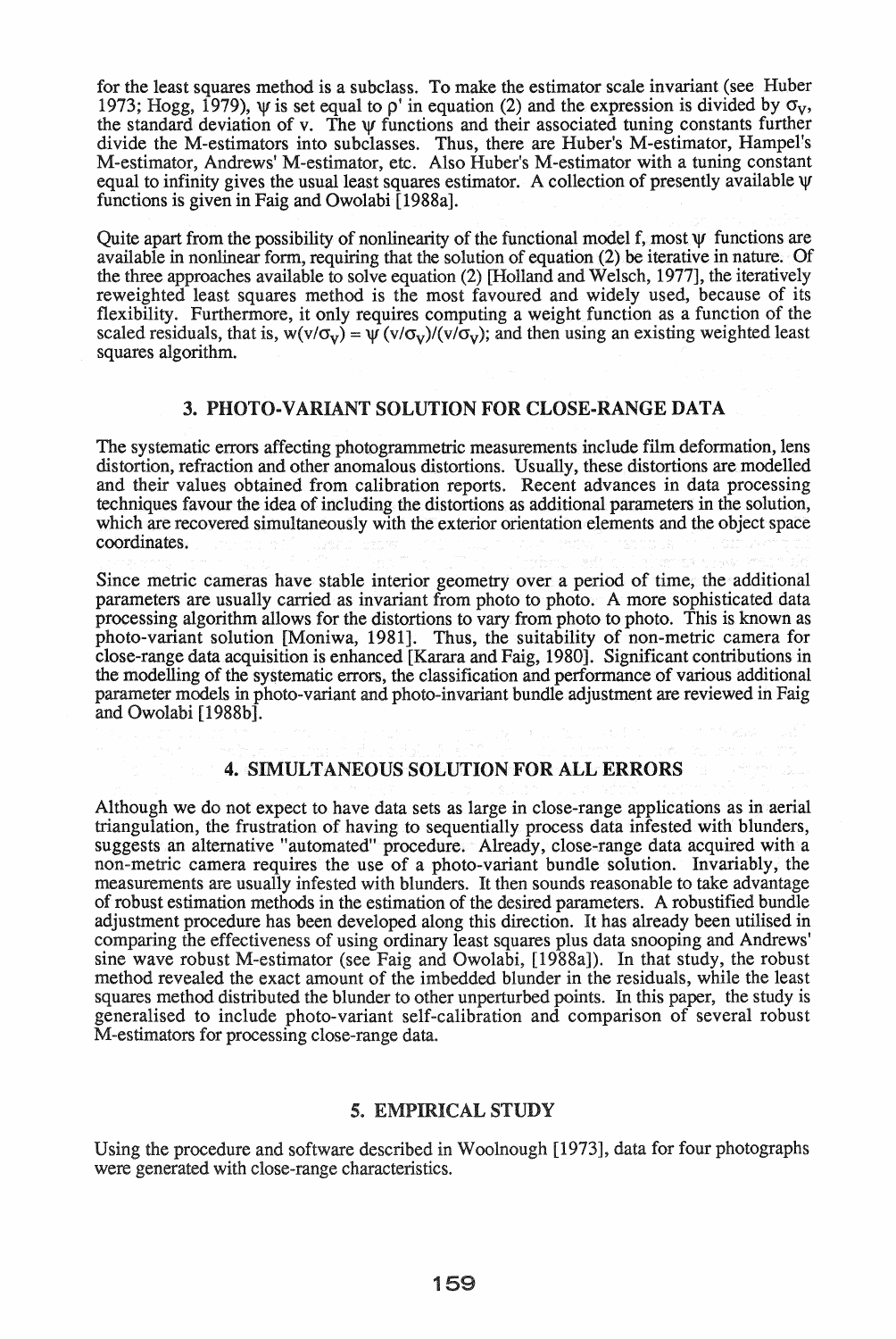In the test performed by Faig and Owolabi [1988b] to compare several additional parameters, it was shown that parameter sets that model physical causes or model effects by the use of trigonometric terms performed better than parameter sets that model effects with ordinary polynomials. For this reason, the parameter set by Kilpela [1980] was used for this study\_

Two control point patterns (high and low) were used for comparison purposes. Three sizes of blunders: 3 um (small size),  $10 \text{ um}$  (medium size) and  $10 \text{ mm}$  (large size) gross errors were added to one coordinate of an image point, and each robust M-estimator tabulated in Faig and Owolabi [1988a] was used to process the data in tum while the photo-variant self-calibration mode was activated in the adjustment.

#### 6. DISCUSSION AND CONCLUSION

Tables 1 and 4,2 and 5, and 3 and 6 show the root mean square errors at check points when 3 um, 10 um and 10 mm blunders were introduced using several M-estimators and two different control point patterns, respectively. First, a reference adjustment was carried out using least squares with additional parameters and blunder-free data. The result is tagged LSSA in the tables. Next, the blunder was introduced and the data was adjusted without additional parameters and then with additional parameters. The results are tagged LSAB and LSAC respectively. Thereafter, ten robust estimation methods were used to process the data.

It can be seen that the effect of small-sized blunders on the adjusted coordinates is deceptive. The results appear to be good (see LSAB in Tables 1, 2, 4 and 5); however there was improvement in accuracy when robust estimators were used. Moreover, the imbedded blunders were revealed in the residuals (see Tables 7 and 8). On the other hand, large-sized blunders tend to deterioriate the adjusted coordinates completely (see LSAB in Tables 3 and 6). Usually one would have to do some statistical tests to detect the errors, eliminate them and then perform the adjustment again. However, it can be seen from Tables 3 and 6 that the blunder was deprived from participating in the solution, thereby improving the accuracy of the solution obtained earlier for LSAB and LSAC, provided good geometry is still maintained. The blunder was also revealed in the residual (see Table 9). The trade-off for this improvement is the exhorbitant rise in computational time.

There was no robust method that displayed any consistency from one error size to another and from one control point pattern to another. The Hinich's robust method performed best in plan and height with few iterations when a small-sized blunder was introduced with the high density control point pattern. Huber's method has the worst result in planimetric and height accuracy, although it has fewer iterations. With large-sized blunders, Cauchy's robust method performed best with the low density control point pattern, while Fair's method produced the worst result. Nevertheless, the common characteristic for all the robust methods is their ability to discriminate against blunders by giving them low or zero weight in the solution.

It is remarkable that Andrews', Hinich's, Danish, Huber and Least sum estimators consistently worked with fewer iterations. On economic considerations therefore, they may be favoured for processing large photogrammetric data sets.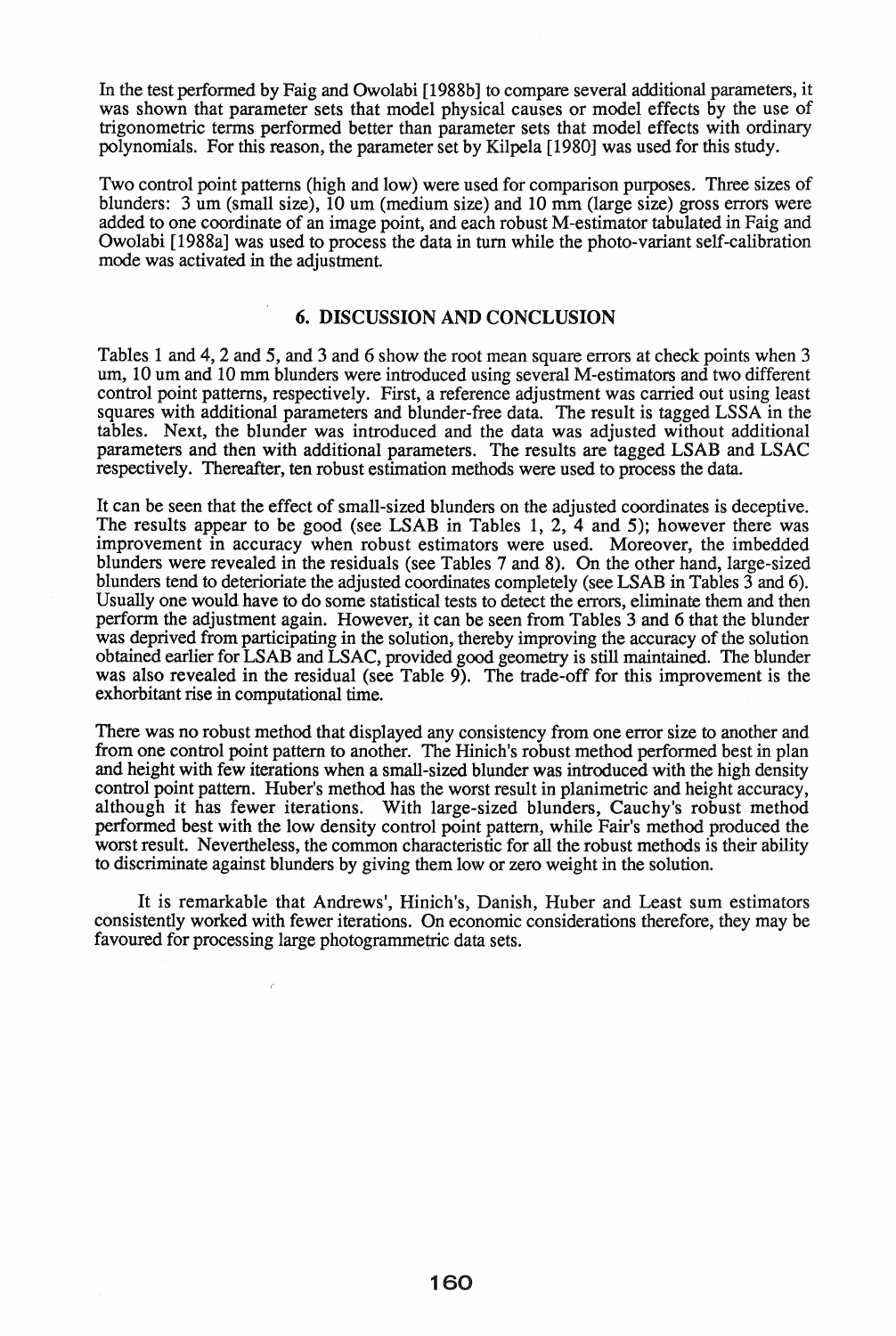TABLE 4 : RMSE Values fOr Low Density Control With 3um Blunaer USing Several M-estimators

| NAME           | XY (MM) |       |    | Z(MM) ITR TIME(SEC) |
|----------------|---------|-------|----|---------------------|
|                |         |       |    |                     |
| LSAA           | 0.041   | 0.217 | з  | 10.289              |
| <b>LSAB</b>    | 0.059   | 0.391 | з  | 5.805               |
| <b>LSAC</b>    | 0.047   | 0.317 | з  | 10.336              |
| <b>ANDREWS</b> | 0.053   | 0.352 | 11 | 35.988              |
| <b>TUKEY</b>   | 0.041   | 0.282 | 46 | 140.657             |
| HINICH         | 0.048   | 0.311 | 6  | 20.125              |
| CAUCHY         | 0.044   | 0.312 | 19 | 60.077              |
| <b>WELSCH</b>  | 0.041   | 0.313 | 53 | 163.942             |
| HUBER          | 0.053   | 0.362 | 8  | 26.379              |
| LOGISTIC       | 0.051   | 0.339 | 15 | 48.124              |
| FAIR           | 0.045   | 0.307 | 31 | 97.421              |
| DANISH         | 0.050   | 0.320 | 10 | 32.613              |
| L-SUM          | 0.050   | 0.315 | 8  | 26.473              |
|                |         |       |    |                     |

TABLE 5 : RMSE Values for Low Density Control<br>with 10um Blunder Using Several M-estimators

| NAME           | XY(MM) | Z (MM) | ITR | TIME(SEC) |
|----------------|--------|--------|-----|-----------|
| LSAA           | 0.041  | 0.217  | 3   | 10.289    |
| <b>LSAB</b>    | 0.047  | 0,302  | 3   | 5.042     |
| LSAC           | 0.043  | 0.296  | з   | 10.488    |
| <b>ANDREWS</b> | 0.053  | 0.352  | 10  | 33.019    |
| TUKEY          | 0.040  | 0.260  | 36  | 110.875   |
| <b>HINICH</b>  | 0.043  | 0.271  | 6   | 20.204    |
| CAUCHY         | 0.044  | 0.295  | 20  | 63.234    |
| <b>UELSCH</b>  | 0.040  | 0.279  | 20  | 63.106    |
| HUBER          | 0.053  | 0.362  | 8   | 26.389    |
| LOGISTIC       | 0.043  | 0.270  | 11  | 35.691    |
| FAIR           | 0.044  | 0.295  | 27  | 84.931    |
| DANISH         | 0.043  | 0.282  | 16  | 41.258    |
| L-SUM          | 0.048  | 0.306  | 12  | 38.841    |
|                |        |        |     |           |

TABLE 2 : RMSE values for HI9h Density Control with 10um Blunder USing Several M-~stimators NAME X'f(MM) Z(MM) ITR TIME,SEC)

L-SUM 0.045 0.281 6 26.807 -------------------------------------------

TABLE 1 : RMSE Values for High Density Control<br>with Sum Blunder Using Several M-estimators

0.210 0.398 0.298 0.327 0.258 0.250 0.261 0.298 0.340 0.252 0.294 0.256

10.430 5.932 10.546 26.019  $93.88$ 20.539 715.752 67.344 20.521 42.549 92.568 3:.~.105

NAME XV(MM) Z(MM) ITR TIME(SEC) **-------------------------------------------**

0.040 0.054 0.049 0.049 0.048 0.089 0.039 0.043 0.049 0.042 0.046 0.042

LSAA LSA9 LSAC ANDREWS TUKEY HINICH **CAUCHY** WELSCH HUBER LOOISTIC FAIR DANISH

| RAME           | ^`\'``` | .     | .               |         |
|----------------|---------|-------|-----------------|---------|
| LSAA           | 0.040   | 0.210 | з               | 10.430  |
| <b>LSAB</b>    | 0.050   | 0.295 | з               | 5.951   |
| LSAC           | 0.048   | 0.286 | з               | 10.465  |
| <b>ANDREWS</b> | 0.048   | 0.327 | 8               | 25.819  |
| <b>TUKEY</b>   | 0.040   | 0.254 | 37 <sub>1</sub> | 116.177 |
| <b>HINICH</b>  | 0.039   | 0.231 | 8               | 26.733  |
| CAUCHY         | 0.045   | 0.285 | 32              | 101.316 |
| <b>WELSCH</b>  | 0.044   | 0.305 | 29              | 92.005  |
| <b>HUBER</b>   | 0.049   | 0.340 | 6               | 20.305  |
| LOGISTIC       | 0.041   | 0.249 | Ω               | 30.057  |
| FAIR           | 0.043   | 0.264 | 14              | 45.445  |
| DANISH         | 0.042   | 0.236 | 12              | 35.346  |
| L-SUM          | 0.044   | 0.279 | э               | 29.818  |
|                |         |       |                 |         |

TABLE 3 : RMSE Values for High Density Control<br>with 10mm Blunder Using Several M-estimators

NAME X'f(MM) Z(MM) ITR TIME(SEC) ------------------------------------------- LSAA

L-SUM 0.046 0.300 12 39.184 -------------------------------------------

0.040 0.210 16.336 145.566 18.939 145.048 0.048 0.335 0.048 0.555 0.059 0.424 0.050 0.327 0.050 0.339 0.050 0.359 0.049 0.329 0.051 0.319 0.051 0.327

LSAB LSAC ANDREWS **TUKEY** HINICH CAUCHY WELSCH HUBER LOGISTIC FAIR DANISH

| TABLE 6 : RMSE Values for Low Density Control |                 |              |                                              |
|-----------------------------------------------|-----------------|--------------|----------------------------------------------|
|                                               |                 |              | with 10mm Biunder Using Several M-estimators |
| NAME                                          | <b>VV / MMN</b> | <b>Trans</b> | <b>TTD</b> TTME <i>LOCAL</i>                 |

| NAME           | XY(MM) | Z (MM) | ITR 1 | TIME(SEC) |
|----------------|--------|--------|-------|-----------|
| LSAA           | 0.041  | 0.217  | з     | 10.289    |
| <b>LSAB</b>    | 18.215 | 99.439 | 22    | 35.412    |
| <b>LSAC</b>    | 16.086 | 96.024 | 35    | 100.655   |
| <b>ANDREWS</b> | 0.054  | 0.357  | 24    | 75.304    |
| <b>TUKEY</b>   | 0.073  | 0.573  | 46    | 142.713   |
| HINICH         | 0.056  | 0.382  | 15    | 47.945    |
| <b>CAUCHY</b>  | 0.041  | 0.217  | 25    | 78.755    |
| <b>WELSCH</b>  | 0.051  | 0.410  | 51    | 157.537   |
| HUBER          | 0.054  | 0.381  | 11    | 35.827    |
| LOGISTIC       | 0.049  | 0.217  | 17    | 54.125    |
| FAIR           | 0.059  | 0.581  | 22    | 69.424    |
| DANISH         | 0.056  | 0.400  | 15    | 46.219    |
| L-SUM          | 0.051  | 0.321  | 13    | 41.939    |
|                |        |        |       |           |

|  | Note: LSAA = Least squares solution with additional |  |  |
|--|-----------------------------------------------------|--|--|
|  | parameters, no blunder introduced                   |  |  |

3 10.430  $22$  36.878 23 67.168 18 57.915 46 142.818 10 32.794 22 69.861 27 85.450 11 35.980 14 45.095 20 63.570 14 45.063

 $LSAB =$  Least squares solution without additional parameters but blunder introduced

LSAC = Least squares solution with additional parameters and blunder introduced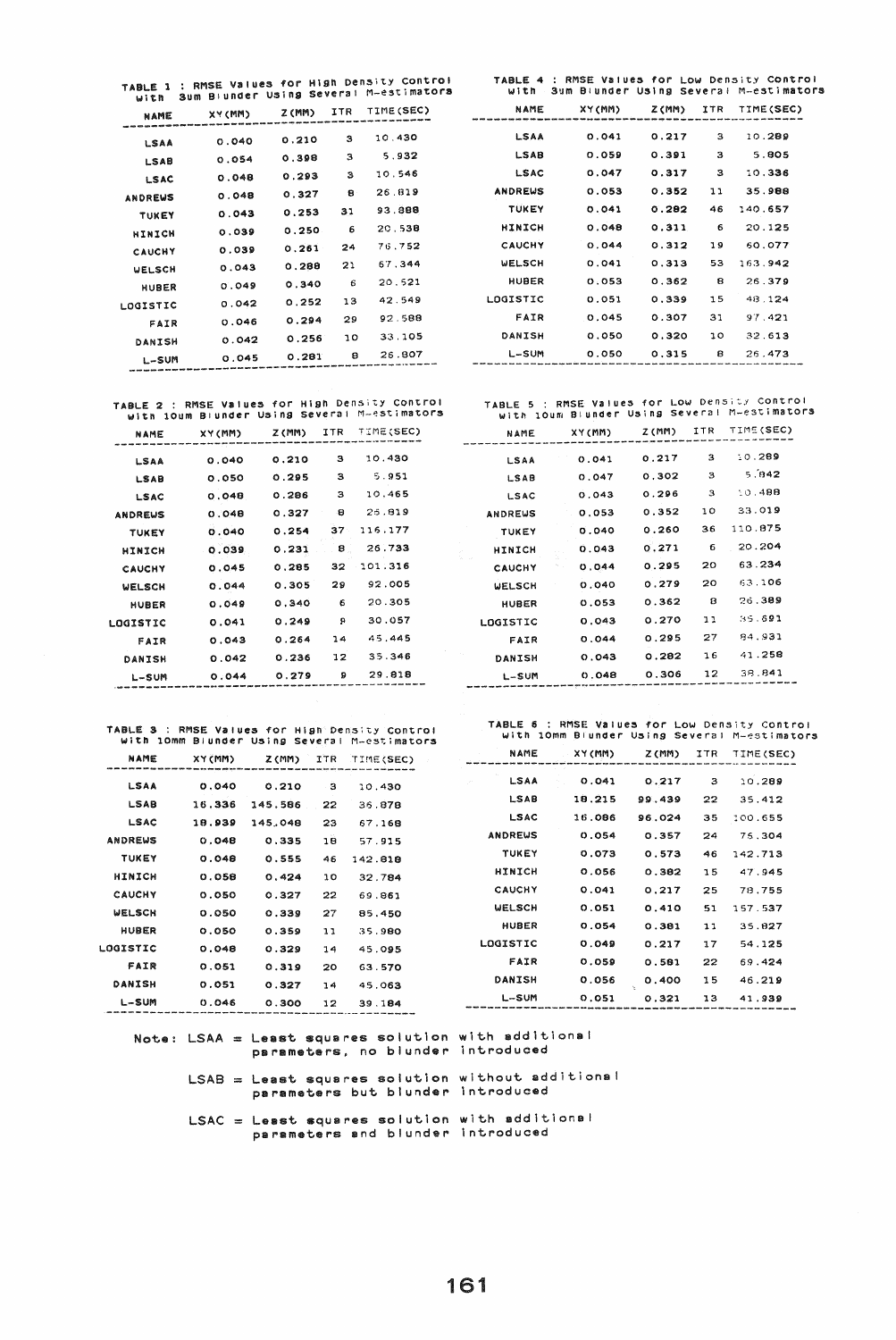## **SAMPLE OUTPUT**

## Table 7: Robust Estimator for Outlier Detection<br>Using  $3 \mu m$  Blunder

| PHOTO<br>$ID$ #    | I POINT<br>$1$ ID $\#$     | $\mathsf{I}$ VX<br>$I$ (MM) | I WEIGHT | OUT-   VY<br>I LIER I (MM) |                  | I WEIGHT               | $1$ OUT- $1$<br>LIER |
|--------------------|----------------------------|-----------------------------|----------|----------------------------|------------------|------------------------|----------------------|
| 11                 | 2 <sub>1</sub>             | $-0.0005$                   | 0.0001   |                            | $0.0008$         | 0.0001                 |                      |
| 11<br>- 1          | 3 <sup>1</sup>             | 0.0000 1                    | 1.0001   |                            | $-0.0001$ $\mid$ | 1.0001                 |                      |
| 11 <sub>1</sub>    | 4<br>-1                    | 0.0001                      | 1.000 1  |                            | -0.0004          | 0.0001<br>1            |                      |
| 11 <sub>1</sub>    | 5<br>÷                     | 0.0000<br>$\mathbf{I}$      | 1.000    |                            | 0.0001           | 1.0001                 |                      |
| 11 <sub>1</sub>    | 6                          | $-0.0001$                   | 1.000    |                            | 0.0003           | 1.0001                 |                      |
| 11<br>- 1          | $\boldsymbol{\tau}$<br>- 1 | 0.0000<br>-1                | 1.000    |                            | 0.00071          | 0.0001                 |                      |
| 11 <sub>1</sub>    | 8<br>- 1                   | 0.0004                      | 0.000    |                            | 0.0002           | 1.0001                 |                      |
| 11<br>- 1          | 9<br>- 1                   | 0.0002<br>-                 | 1.000    |                            | 0.0007           | 0.0001                 |                      |
| 11 <sub>1</sub>    | 12<br>- 1                  | 0.0000                      | 1.000    |                            | 0.0004           | 0.0001                 |                      |
| 11                 | 13<br>- 1                  | 0.0000                      | 1.000    |                            | $0.0006$ $\mid$  | 0.0001                 |                      |
| 11<br>- 1          | 14<br>- 1                  | 0.0000                      | 1.000    |                            | 0.0007           | 0.0001                 |                      |
| 11<br>- 1          | 15<br>ł                    | 0.0000<br>-1                | 1.000    |                            | $-0.0001$        | 1.0001                 |                      |
| 11 <sub>1</sub>    | 16<br>- 1                  | 0.0000<br>L                 | 1.000    |                            | 0.0002           | 1.0001                 |                      |
| 11<br>$\mathbf{I}$ | 17<br>- 1                  | 0.0000<br>- 1               | 1.000    |                            | 0.00001          | 1.0001                 |                      |
| 11 <sub>1</sub>    | 18<br>- 1                  | 0.0000<br>1                 | 1.000    |                            | 0.0001           | 1.0001                 |                      |
| 11<br>- 1          | 19<br>-1                   | $-0.0001$                   | 1.000    |                            | 0.0001           | 1.0001                 |                      |
| 11 <sub>1</sub>    | 22<br>- 1                  | $-0.0002$<br>- 1            | 1.000    |                            | -0.0001          | 1.0001                 |                      |
| 11<br>- 1          | 23<br>- 1                  | 0.0000<br>- 1               | 1.000    |                            | $0.0002$ 1       | 1.0001                 |                      |
| 11 <sub>1</sub>    | 24<br>- 1                  | 0.0000<br>- 1               | 1.000    |                            | 0.0003           | 1.0001                 |                      |
| 11 <sub>1</sub>    | 25<br>- 1                  | $-0.0001$                   | 1.000    |                            | 0.00001          | 1.0001                 |                      |
| 11 <sub>1</sub>    | 26<br>ł                    | 0.0000                      | 1.000    |                            | 0.0000           | 1.0001                 |                      |
| 11                 | 27<br>- 1                  | 0.0000                      | 1.000    |                            | $-0.0002$ 1      | 1.0001                 |                      |
| 11                 | 28<br>- 1                  | 0.0000                      | 1.000    |                            | 0.0001           | 1.0001                 |                      |
| 11<br>- 1          | 29<br>-1                   | 0.0002                      | 1.000    |                            | $0.0004$ $1$     | 0.0001                 |                      |
| 11                 | 32<br>- 1                  | 0.0000                      | 1.000    |                            | -0.0002 1        | 1.0001                 |                      |
| 11                 | 33<br>-                    | 0.0000                      | 1.000    |                            | 0.00001          | 1.0001                 |                      |
| 11 <sup>1</sup>    | 34<br>- 1                  | 0.0000                      | 1.000    |                            | 0.0000           | 1.0001                 |                      |
| 11                 | 35<br>- 1                  | 0.0000                      | 1.000    |                            | 0.00001          | 1.0001                 |                      |
| 11                 | 36<br>- 1                  | 0.0000                      | 1.000    |                            | 0.0000           | 1.0001                 |                      |
| 11                 | 37                         | 0.0000                      | 1.000    |                            | $-0.0007$ 1      | 0.0001                 |                      |
| 11<br>- 1          | 38<br>- 1                  | 0.0000                      | 1.000    |                            | 0.0000           | 1.000                  |                      |
| 11                 | 39<br>- 1                  | 0.0001                      | 1.000    |                            | $-0.0001$        | 1.0001                 |                      |
| 11                 | 41<br>- 1                  | $-0.0001$                   | 1.000    |                            | 0.0000           | 1.0001                 |                      |
| 11                 | 42<br>- 1                  | 0.0001                      | 1.000    |                            | $0.0005$ $\mid$  | 0.0001                 |                      |
| 11                 | 43<br>- 1                  | 0.0001                      | 1.000    |                            | 0.0005           | 0.0001                 |                      |
| 11                 | 44                         | $-0.0002$                   | 1.000    |                            | 0.00001          | 1.0001                 |                      |
| 11                 | 45<br>-1                   | $-0.0003$                   | 0.000    |                            | $-0.0001$        | 1.0001                 |                      |
| 11                 | 46<br>- 1                  | $-0.0001$                   | 1.000    |                            | $-0.0002$        | 1.0001                 |                      |
| 11                 | 47<br>- 1                  | 0.0029                      | 0.000    | $\frac{1}{2}$              | 0.0001           | 1.0001                 |                      |
| 11                 | 48                         | 0.0002                      | 1.000    |                            | 0.0000           | 1.0001                 |                      |
| 11                 | 49<br>-1                   | 0.00001                     | 1.000 1  |                            | $0.0002$ 1       | 1.0001                 |                      |
| 11                 | 51<br>÷                    | 0.0001                      | 1.000    |                            | 0.00001          | 1.0001                 |                      |
| 11                 | 52<br>- 1                  | 0.0000                      | 1.000    |                            | 0.0002           | 1.0001<br>$\mathbf{I}$ |                      |
| 11<br>-1           | 53<br>- 1                  | $-0.0002$ 1                 | 1.000    |                            | $0.0001$ $1$     | 1.0001                 |                      |
| 11 <sub>1</sub>    | 54 I                       | $0.0003$ 1                  | 1.0001   |                            | -0.0002 1<br>1   | 1,0001                 |                      |
|                    |                            |                             |          |                            |                  |                        |                      |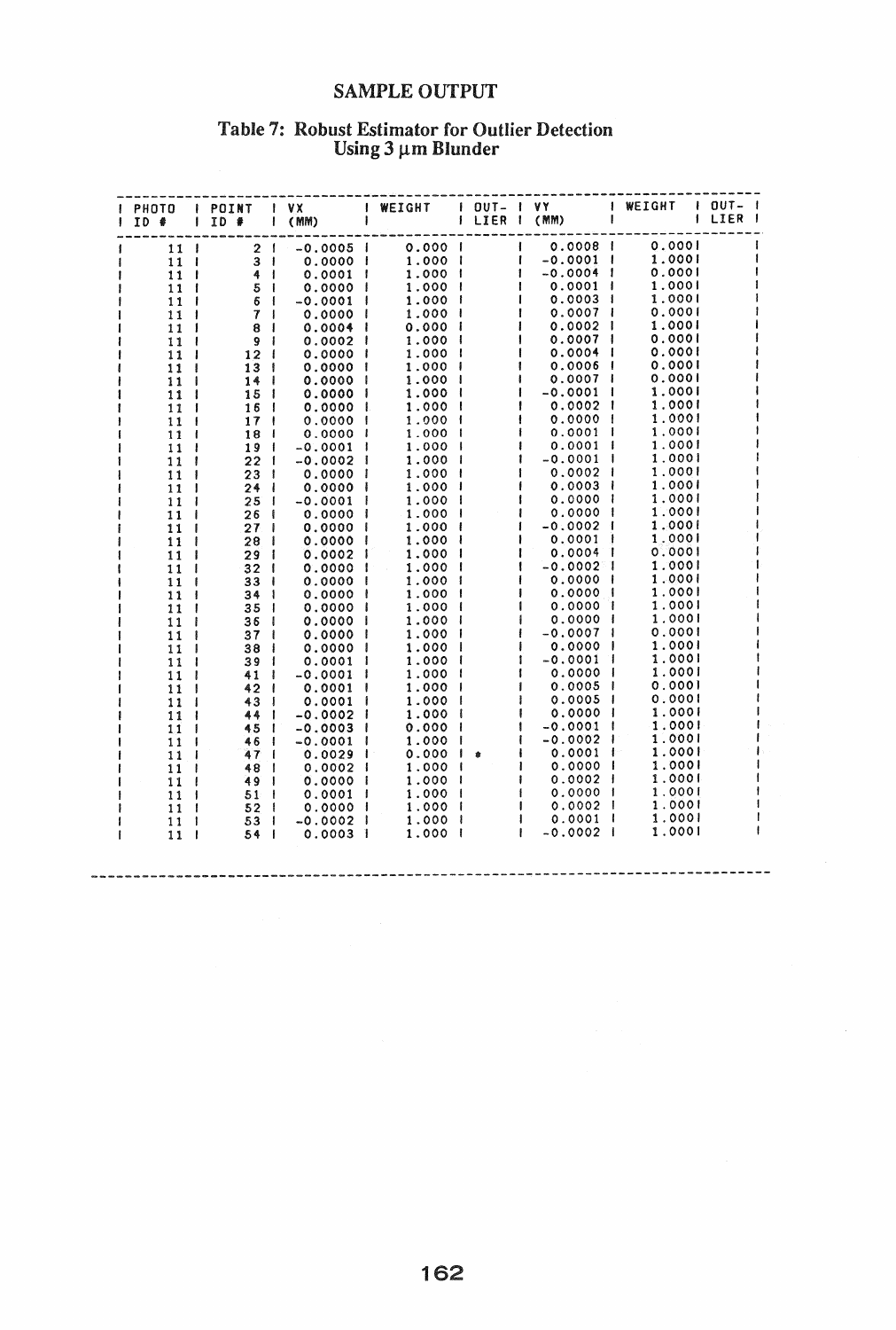### **SAMPLE OUTPUT**

## Table 8: Robust Estimator for Outliner Detection<br>Using  $10 \mu$ m Blunder

| ID #                           | I PHOTO I POINT I VX | $1 D$ # $1 (mm)$ $1$ | I WEIGHT   OUT- I VY     WEIGHT   OUT- I |                                            | I LIER I (MM) I                                            |                    | I LIER I |
|--------------------------------|----------------------|----------------------|------------------------------------------|--------------------------------------------|------------------------------------------------------------|--------------------|----------|
| 11                             | 2 <sup>1</sup>       |                      |                                          |                                            |                                                            | 0.3891             |          |
| 11 <sub>1</sub>                | 3 <sub>1</sub>       | 0.0000 1             | 1.000                                    |                                            | $\mathbf{1}$<br>$-0.0001$                                  | 0.9681             |          |
| $11-1$                         | 41                   | $0.0002$ 1           | $0.958$ $\mid$                           | $\begin{array}{c} 1 \\ 1 \\ 1 \end{array}$ | $-0.0004$ $\pm$                                            | 0.7911             |          |
| 11<br>- 1                      | 5 <sub>1</sub>       | 0.00001              | $1.000$ $\pm$                            |                                            | 10.00001                                                   | 0.9961             |          |
| 11<br>$\mathbf{I}$             | 6 <sub>1</sub>       | 0.00001              | $0.999$ $\mid$                           |                                            | 0.0003 1                                                   | 0.8821             |          |
| 11<br>- 1                      | 7 <sub>1</sub>       | 0.00001              | 1.0001                                   |                                            | $0.0004$ 1                                                 | 0.8141             |          |
| 11<br>$\mathbf{I}$             | 8 <sup>1</sup>       | $0.0005$ 1           | $0.707$                                  |                                            | $0.0003$ 1                                                 | 0.9101             |          |
| 11<br>- 1                      | 9 <sub>1</sub>       | $0.0002$             | 0.936                                    |                                            | $0.0007$ 1                                                 | 0.3811             |          |
| 11<br>$\mathbf{I}$             | 12 <sub>1</sub>      | $0.0001$ $\mid$      | $0.990$                                  |                                            | 0.0003 1                                                   | 0.8661             |          |
| 11<br>$\mathbf{I}$             | 13 <sub>1</sub>      | 0.00001              | 0.999<br>- 1                             |                                            | 0.0003 1                                                   | 0.8321             |          |
| 11<br>$\overline{\phantom{a}}$ | 14                   | 0.00001              | 0.999<br>- 1                             |                                            | 0.0004                                                     | 0.8051             |          |
| 11<br>- 1                      | 15 <sub>1</sub>      | 0.00001              | 1.000 1                                  |                                            | $-0.0001$ 1                                                | 0.9841             |          |
| 11<br>$\mathbf{I}$             | 16<br>$\mathbf{I}$   | 0.00001              | 1.0001                                   |                                            | 0.0001                                                     | 0.9711             |          |
| 11<br>- 1                      | 17<br>$\mathbf{r}$   | 0.00001              | 1.0001                                   |                                            | $0.0000$ 1                                                 | 1.0001             |          |
| 11<br>$\mathbf{I}$             | 18<br>$\cdot$        | 0.00001              | 1.0001                                   |                                            | $0.0001$ $\pm$                                             | 0.9841             |          |
| 11<br>- 1                      | 19<br>$\mathbf{I}$   | $-0.0001$ $\mid$     | $0.983$                                  |                                            | O.0001 I                                                   | 0.9681             |          |
| 11<br>-1                       | 22<br>$\mathbf{I}$   | $-0.0001$ 1          | 0.985<br>- 1                             |                                            | $-0.0001$                                                  | 0.9691             |          |
| 11<br>$\mathbf{I}$             | 231                  | 0.00001              | $0.999$ $\mid$                           |                                            | 0.0002 1                                                   | 0.9571             |          |
| 11<br>-1                       | $24 \cdot$           | 0.00001              | 0.998<br>- 1                             |                                            | $0.0003$ 1                                                 | 0.9061             |          |
| 11<br>$\mathbf{I}$             | 25<br>-1             | $0.0000$             | 1.000<br>- 1                             |                                            | 0.0000 1                                                   | 1.0001             |          |
| 11<br>-1                       | 26<br>-1             | 0.00001              | 1.000<br>$\mathbf{I}$                    |                                            | $0.0000 +$                                                 | 0.9991             |          |
| 11<br>- I                      | 27 <sup>1</sup>      | 0.00001              | 0.9971                                   |                                            | ŧ<br>$-0.0002$ 1                                           | 0.9521             |          |
| 11<br>ा                        | 28 <sub>1</sub>      | $0.0000$ I           | 0.9991                                   |                                            | $1 \t0.0001$ $1 \t$                                        | 0.9891             |          |
| 11<br>-1                       | $29$ $1$             | $0.0003$             | $0.907$ $\mid$                           |                                            | 0.0004                                                     | 0.7771             |          |
| 11<br>-1                       | 32 <sub>1</sub>      | $0.0000$ I           | 1.0001                                   |                                            | $-0.0002$ 1                                                | 0.9371             |          |
| 11<br>$\blacksquare$           | 33 <sub>1</sub>      | 0.00001              | 1.0001                                   |                                            | 0.0000 1                                                   | 1.0001             |          |
| 11<br>-1                       | $34$                 | 0.0000 1             | 1.0001                                   |                                            | $0.0000$ I                                                 | 1.0001             |          |
| 11<br>$\mathbf{I}$             | 35 <sub>1</sub>      | $0.0000$ I           | 1.0001                                   |                                            | $0.0000$ I                                                 | 1.0001             |          |
| 11<br>$\mathbf{I}$             | 36 <sub>1</sub>      | 0.0000 l             | 1.0001                                   |                                            | 0.0000 1                                                   | 1,0001             |          |
| 11<br>$\mathbf{1}$             | 37 <sub>1</sub>      | $-0.0001$ 1          | $0.977$                                  |                                            | $-0.0004$                                                  | 0.8081             |          |
| 11<br>$\mathbf{I}$             | 38 <sub>1</sub>      | 0.0000 l             | 1.000 1                                  |                                            | 0.0000 1                                                   | 0.9991             |          |
| 11<br>$\mathbf{1}$             | 391                  | $0.0001$ 1           | 0.986<br>$\mathbf{I}$                    |                                            | $-0.0001$                                                  | 0.9931             |          |
| 11<br>- 1                      | 41 I                 | $-0.0001$ 1          | 0.975<br>$\mathbf{I}$                    |                                            | $-0.0001$ 1                                                | 0.9951<br>0.8251   |          |
| 11<br>- 1                      | 42 1                 | 0.0000 l             | $0.997$                                  |                                            | $0.0004$                                                   | 0.8731             |          |
| 11<br>- 1                      | 43                   | 0.00031              | 0.894<br>- 1                             |                                            | $0.0003$ 1<br>$0.0002$                                     | 0.9261             |          |
| 11<br>$\overline{\phantom{a}}$ | 44                   | $-0.0001$            | 0.994<br>- 1                             |                                            |                                                            | 0.9561             |          |
| 11 <sub>1</sub>                | 45 1                 | $-0.0003$ i          | 0.871                                    |                                            | $-0.0002$  <br>$\mathbf{I}$<br>$-0.0003$  <br>$\mathbf{I}$ | 0.9061             |          |
| 11<br>ा                        | 46                   | $-0.0001$ 1          | 0.9771                                   |                                            | ŧ                                                          | 0.9981             |          |
| 11<br>-1                       | 47                   | $0.0099$ i           | 0.000<br>$\overline{\phantom{a}}$        |                                            | $0.0000$  <br>$\mathbf{I}$                                 | 0.998 <sub>1</sub> |          |
| $11^-1$                        | 48                   | O.0003 I             | $0.847 \text{ }$                         | $\blacksquare$                             | $0.0002$ 1                                                 | 0.9561             |          |
| 11<br>- 1                      | 49 1                 | $0.0001$ 1           | 0.9771                                   |                                            | 0.00001<br>1                                               | 1.0001             |          |
| 11 1                           | 51 <sub>1</sub>      | $0.0000$ i           | 0.9971<br>$0.992$ $1$                    | $\blacksquare$                             | 0.0002 1                                                   | 0.9441             |          |
| 11 <sub>1</sub>                | 52 <sub>1</sub>      | $0.0001$ 1           |                                          | $\mathbf{1}$                               | $0.0001$ 1                                                 | 0.9801             |          |
| 11 <sub>1</sub>                | 53 <sup>1</sup>      | $-0.0002$ 1          | 0.948  <br>$0.885$ $\pm$                 | $\blacksquare$                             | $-0.0002$ $\pm$                                            | 0.9541             |          |
| 11 <sub>1</sub>                | $54 \text{ }$        | $0.0003$ 1           |                                          |                                            |                                                            |                    |          |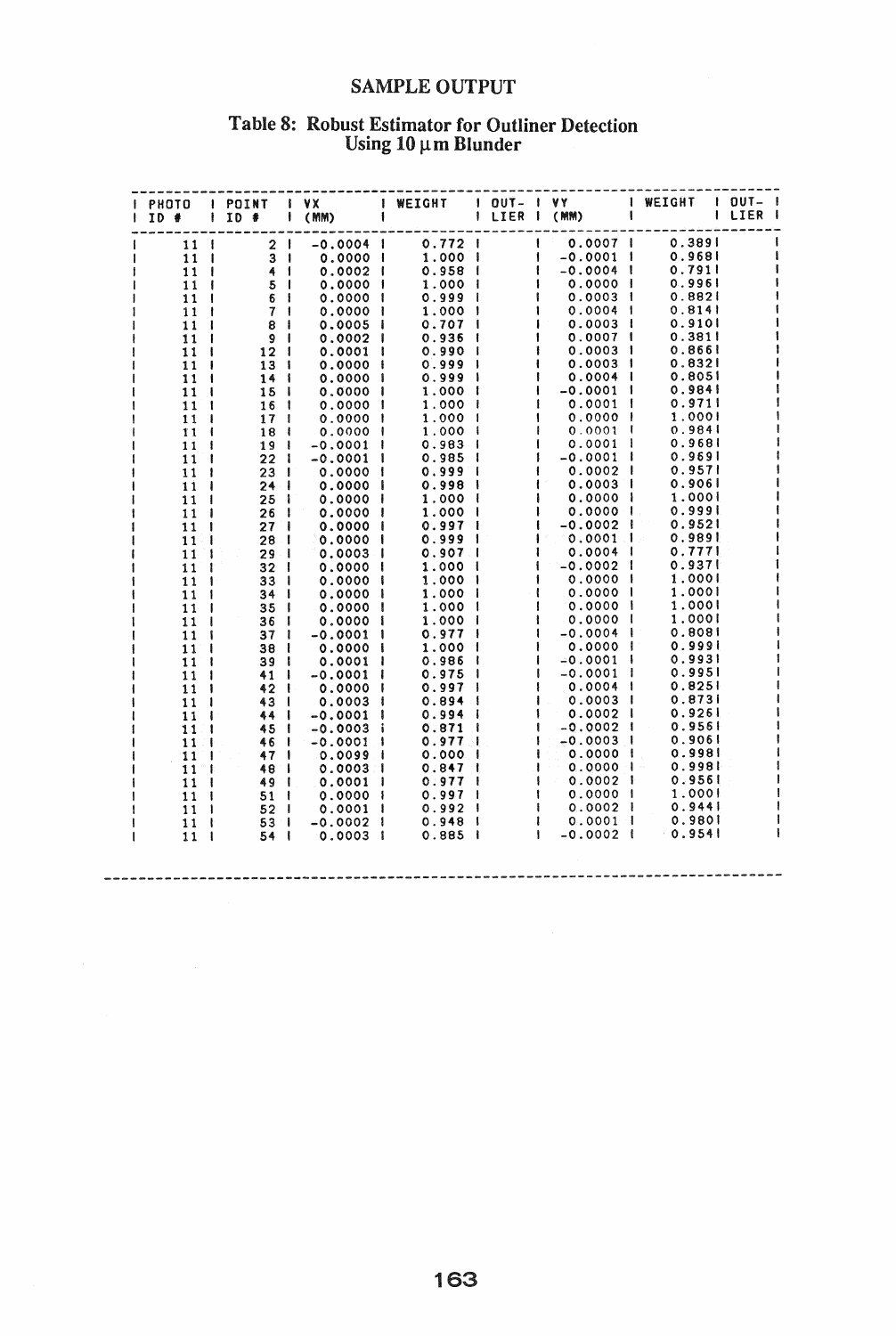### **SAMPLE OUTPUT**

# Talbe 9: Robust Estimator for Outlier Dectection<br>Using 10 mm Blunder

 $\mathcal{L}$ 

|                      |                 | ID 2   ID 3   ID 4   (MM)                                                                                                                                                                                                                  |                                                         |                      |                                                                                                                                         |        | I LIER I |
|----------------------|-----------------|--------------------------------------------------------------------------------------------------------------------------------------------------------------------------------------------------------------------------------------------|---------------------------------------------------------|----------------------|-----------------------------------------------------------------------------------------------------------------------------------------|--------|----------|
| 11 I                 |                 |                                                                                                                                                                                                                                            |                                                         |                      |                                                                                                                                         |        |          |
| 11 <sup>1</sup>      |                 |                                                                                                                                                                                                                                            |                                                         |                      |                                                                                                                                         |        |          |
| 11 <sub>1</sub>      |                 |                                                                                                                                                                                                                                            |                                                         |                      |                                                                                                                                         |        |          |
| 11 <sub>1</sub>      |                 |                                                                                                                                                                                                                                            |                                                         |                      |                                                                                                                                         |        |          |
| 11 <sub>1</sub>      |                 |                                                                                                                                                                                                                                            |                                                         |                      |                                                                                                                                         |        |          |
| 11 <sub>1</sub>      | 7 <sub>1</sub>  |                                                                                                                                                                                                                                            |                                                         |                      |                                                                                                                                         |        |          |
| 11 <sup>1</sup>      | 8 <sub>1</sub>  |                                                                                                                                                                                                                                            |                                                         |                      |                                                                                                                                         |        |          |
| 11 <sub>1</sub>      | 9 <sup>1</sup>  |                                                                                                                                                                                                                                            |                                                         |                      |                                                                                                                                         |        |          |
| 11 <sup>1</sup>      | 12 <sub>1</sub> |                                                                                                                                                                                                                                            |                                                         |                      |                                                                                                                                         |        |          |
| 11<br>- 1            | 13 <sup>1</sup> |                                                                                                                                                                                                                                            |                                                         |                      |                                                                                                                                         |        |          |
| 11                   | 14              |                                                                                                                                                                                                                                            |                                                         |                      |                                                                                                                                         |        |          |
| 11 <sub>1</sub>      | 15 <sub>1</sub> |                                                                                                                                                                                                                                            |                                                         |                      |                                                                                                                                         |        |          |
| 11 <sup>1</sup>      | $16-1$          |                                                                                                                                                                                                                                            |                                                         |                      |                                                                                                                                         |        |          |
| 11 <sup>1</sup>      | 17 <sub>1</sub> |                                                                                                                                                                                                                                            |                                                         |                      |                                                                                                                                         |        |          |
| 11 <sup>1</sup>      | 18              |                                                                                                                                                                                                                                            |                                                         |                      |                                                                                                                                         |        |          |
| 11 <sub>1</sub>      | 19 1            |                                                                                                                                                                                                                                            |                                                         |                      |                                                                                                                                         |        |          |
| 11 <sup>1</sup>      |                 | $22$ $1 - 0.0001$ 1                                                                                                                                                                                                                        | $1.000$ $\pm$                                           |                      | $-0.0001$ I                                                                                                                             | 1.0001 |          |
| 11 <sub>1</sub>      | $23 \quad 1$    | $0.0000$ 1                                                                                                                                                                                                                                 | 1.000 1                                                 |                      | $0.0002$ 1                                                                                                                              | 1.0001 |          |
| 11 <sub>1</sub>      | $24$            | 0.00001                                                                                                                                                                                                                                    | 1.0001                                                  |                      | 0.0003                                                                                                                                  | 1.0001 |          |
| 11 <sub>1</sub>      | 25 I            | 0.00001                                                                                                                                                                                                                                    | 1.000 1                                                 |                      | $0.0000$                                                                                                                                | 1.0001 |          |
| 11<br>-1             |                 | 0.00001<br>$26 \quad 1$                                                                                                                                                                                                                    | 1.000 1                                                 | $\frac{1}{\sqrt{2}}$ | $0.0000 +$                                                                                                                              | 1.0001 |          |
| 11 <sup>1</sup>      | $27 \mid$       | 0.00001                                                                                                                                                                                                                                    |                                                         |                      | $-0.0002$ 1                                                                                                                             | 1.0001 |          |
| 11 <sub>1</sub>      | 281             | $0.0000 \pm$                                                                                                                                                                                                                               | $\begin{array}{ccc} 1.000 & 1 \\ 1.000 & 1 \end{array}$ |                      | 1000011                                                                                                                                 | 1.0001 |          |
| 11 <sup>1</sup>      | 29 <sup>1</sup> | $0.0003$ $\mid$                                                                                                                                                                                                                            |                                                         |                      | $\begin{array}{cccc} 1.000 & 1 & 1 & 0.0004 & 1 \\ 1.000 & 1 & 1 & -0.0002 & 1 \\ 1.000 & 1 & 1 & 0.0000 & 1 \end{array}$               | 0.4191 |          |
| 11<br>- 1.           | 32 <sub>1</sub> | 0.00001                                                                                                                                                                                                                                    |                                                         |                      |                                                                                                                                         | 1.0001 |          |
| $\mathbf{11}$<br>- 1 | 33 <sup>1</sup> | 0.00001                                                                                                                                                                                                                                    |                                                         |                      |                                                                                                                                         | 1.0001 |          |
| 11<br>H.             | 34 <sub>1</sub> | 0.00001                                                                                                                                                                                                                                    |                                                         |                      |                                                                                                                                         | 1.0001 |          |
| 11<br>÷F.            | 35 <sub>1</sub> | 0.00001                                                                                                                                                                                                                                    |                                                         |                      |                                                                                                                                         | 1.0001 |          |
| 11                   | 36 <sub>1</sub> | 0.0000 l                                                                                                                                                                                                                                   |                                                         |                      |                                                                                                                                         | 1.0001 |          |
| 11<br>$\mathbf{I}$   | 37 <sub>1</sub> | $-0.0001$ 1                                                                                                                                                                                                                                |                                                         |                      |                                                                                                                                         | 0.3021 |          |
| 11<br>- 1            | 38 I            | 0.0000 1                                                                                                                                                                                                                                   |                                                         |                      |                                                                                                                                         | 1.0001 |          |
| 11<br>- 1            | 39 <sub>1</sub> | 0.0001 l                                                                                                                                                                                                                                   |                                                         |                      |                                                                                                                                         | 1.0001 |          |
| 11<br>- 1            | 41              | $-0.0001$ $\mid$                                                                                                                                                                                                                           |                                                         |                      |                                                                                                                                         | 1,0001 |          |
| 11<br>$\mathbf{1}$   | 42              | $0.0001$ $\pm$                                                                                                                                                                                                                             |                                                         |                      | $\begin{array}{cccc} 1.000 & 1 & 0.0000 & 1 \\ 1.000 & 1 & -0.0001 & 1 \\ 1.000 & 1 & 0.0000 & 1 \\ 1.000 & 1 & 0.0004 & 1 \end{array}$ | 0.3911 |          |
| 11<br>-              | 43              | 0.0004 l                                                                                                                                                                                                                                   | 0.4411                                                  | $\mathcal{C}$ .      | $0.0003$ $\pm$                                                                                                                          | 1.0001 |          |
| 11<br>-1             |                 | 44   -0.0001                                                                                                                                                                                                                               |                                                         |                      | $1.000$ $1 - 1 - 0.0001$ $1 - 1$                                                                                                        | 1.0001 |          |
| 11                   | 45 <sub>1</sub> | $-0.0003$ I                                                                                                                                                                                                                                | 1.000 1                                                 |                      | $1 - 0.0002$                                                                                                                            | 1.0001 |          |
| 11                   |                 |                                                                                                                                                                                                                                            |                                                         |                      |                                                                                                                                         | 1,0001 |          |
| -1                   |                 |                                                                                                                                                                                                                                            |                                                         |                      |                                                                                                                                         | 1.0001 |          |
| 11<br>11<br>н.       |                 |                                                                                                                                                                                                                                            |                                                         |                      |                                                                                                                                         | 1.0001 |          |
| 11<br>-              |                 | 45   $-0.0003$   $1.000$   $-0.0002$  <br>46   $-0.0001$   $1.000$   $-0.0002$  <br>47   $-10.00003$   $0.0003$   $-0.0001$  <br>49   $0.0001$   $1.000$   $-0.0001$  <br>51   $0.0001$   $1.000$   $-0.0002$  <br>52   $0.0000$   $1.000$ |                                                         |                      |                                                                                                                                         | 1,0001 |          |
| 11 I                 |                 |                                                                                                                                                                                                                                            |                                                         |                      |                                                                                                                                         | 1.0001 |          |
| 11<br>- 1            |                 |                                                                                                                                                                                                                                            |                                                         |                      |                                                                                                                                         | 1.0001 |          |
| $11-1$               | 53 1            |                                                                                                                                                                                                                                            |                                                         |                      |                                                                                                                                         | 1.0001 |          |
| 11 <sup>1</sup>      |                 | 54   0.0004                                                                                                                                                                                                                                | $-0.0002$   1.000  <br>0.0004   0.462                   | $\mathbf{I}$         | $-0.0002$                                                                                                                               | 1,0001 |          |